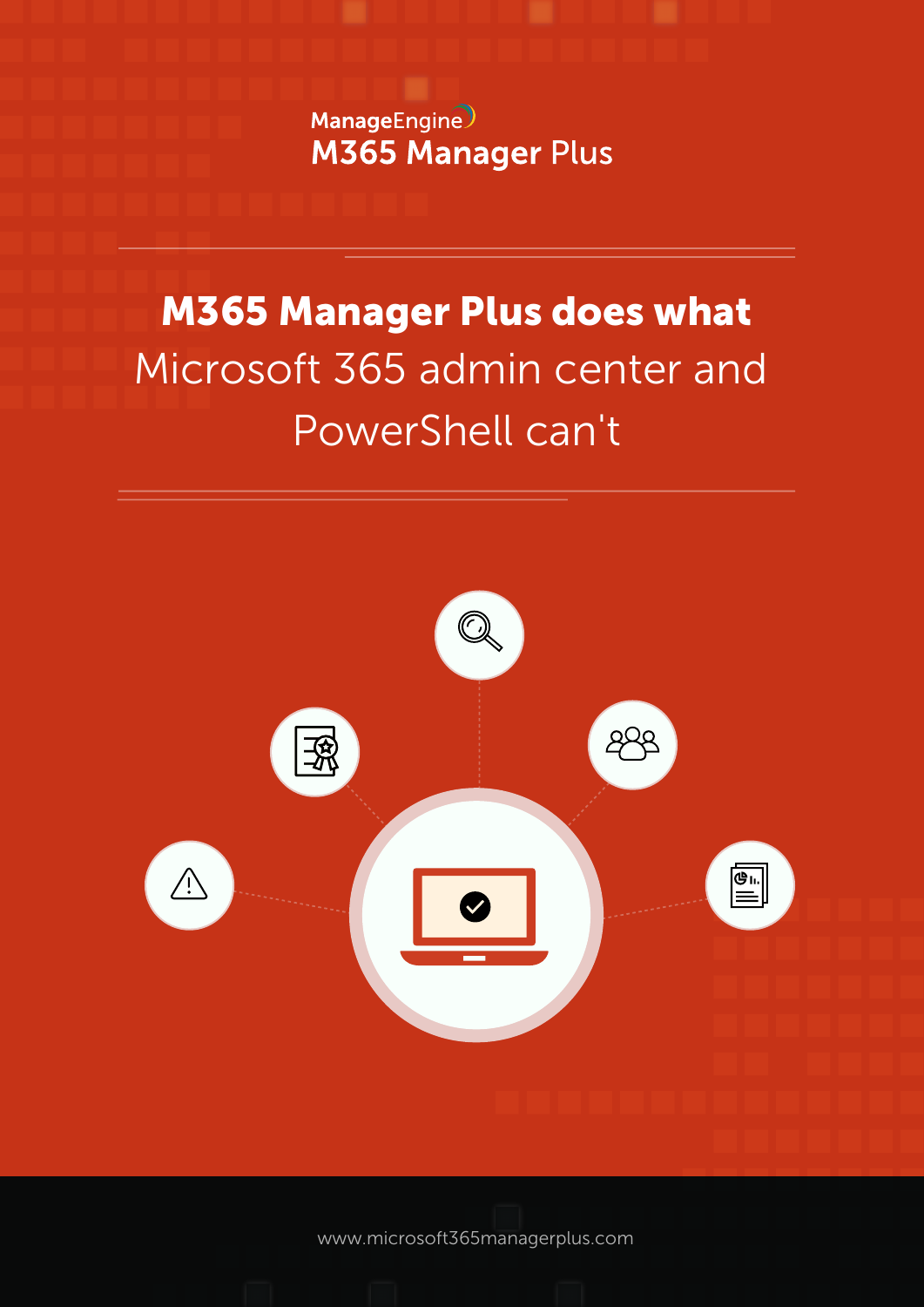# Introduction

According to a recent [survey by Spiceworks,](https://community.spiceworks.com/software/articles/2873-data-snapshot-the-state-of-productivity-suites-in-the-workplace) 53 percent of businesses use Microsoft 365 for day-to-day business processes, while an additional 17 percent of companies are planning to start using Microsoft 365 within the next two years. If you're planning to move to or are already using Microsoft 365, it's important to be prepared for the challenges that will inevitably arise with an Microsoft 365 setup.

When it comes to native tools, you can manage Microsoft 365 services through the admin center in the Microsoft 365 portal or with PowerShell. Although a combination of the admin center and PowerShell might be enough to meet your Microsoft 365 management needs, both tools come with drawbacks of their own.

In this e-book, we'll discuss how M365 Manager Plus addresses the drawbacks of both the Microsoft 365 admin center and PowerShell when it comes to effective Microsoft 365 administration.

#### The Microsoft 365 admin center

The Microsoft 365 admin center is the principal management interface for Microsoft 365 services. The admin center offers reports on Microsoft 365 services, monitors service health, manages billing and purchases, and provides access to the specific admin centers associated with each Microsoft 365 service. It may sound comprehensive enough to get the job done, but in reality, the Microsoft 365 admin center falls short in a few critical areas:

- Reports and data provided by the admin center are very limited, and there are no options for creating custom reports for easy data retrieval.
- The activities of every user and admin are audited, but there is no single-click access to quickly acquire the data you need. Instead, you have to use filters from the common audit log bucket.
- The number of bulk management tasks you can perform through the admin center is limited, and the not-so-user-friendly UI doesn't make it any easier. It's also important to note that these limitations extend to bulk management of mailboxes and users as well.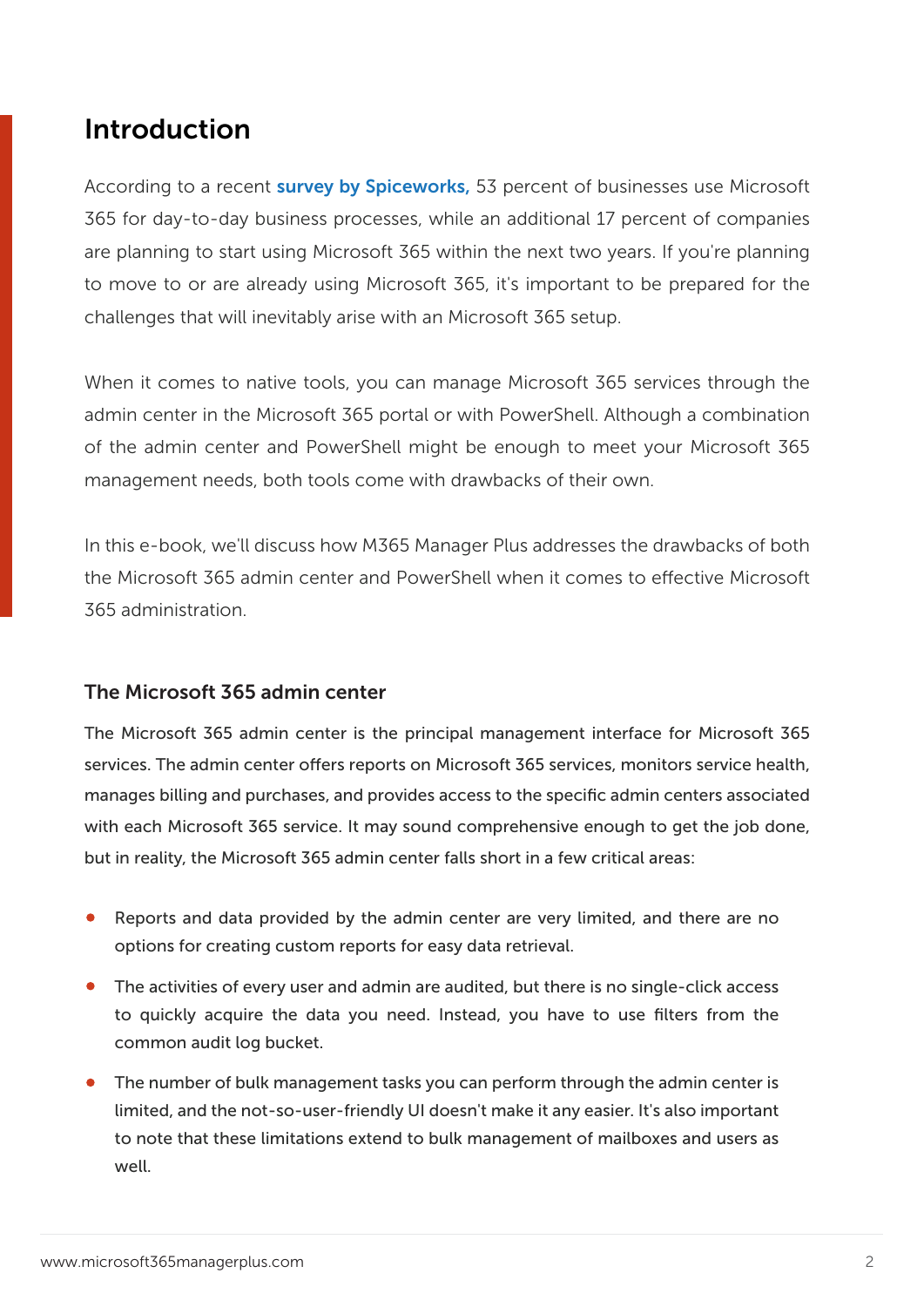- You won't receive real-time email alerts on service outages; instead, you have to keep an eye on the service health dashboard to learn about outages.
- Monitoring and audit data is only stored for a limited time period.

#### Microsoft 365 PowerShell

Microsoft's Microsoft 365 PowerShell is a command line shell with its own scripting language, built to help manage cloud assets more efficiently. Whether it's a simple, day-to-day task or a more infrequent, complex one, you can use PowerShell cmdlets to better handle Microsoft 365 objects. With PowerShell, you can:

- Reveal additional information that isn't available in the Microsoft 365 admin center.
- Configure Microsoft 365 features that can only be modified with scripts. That includes customizing Skype for Business meeting invitations, modifying different attributes of multiple users, and adding multiple users to multiple groups at a time.
- Perform bulk operations.
- **•** Filter data based on specific parameters without any restrictions.
- Print or save data easily.

#### Why Microsoft 365 PowerShell isn't the ideal choice

It's true that PowerShell has some advantages over the admin center, but it still has some drawbacks. For instance:

- To use PowerShell, you'll need adequate scripting knowledge.
- Scripts only get longer the more complex the task is.
- There's no option for automation in PowerShell. You have to provide a script every time you want to perform an action.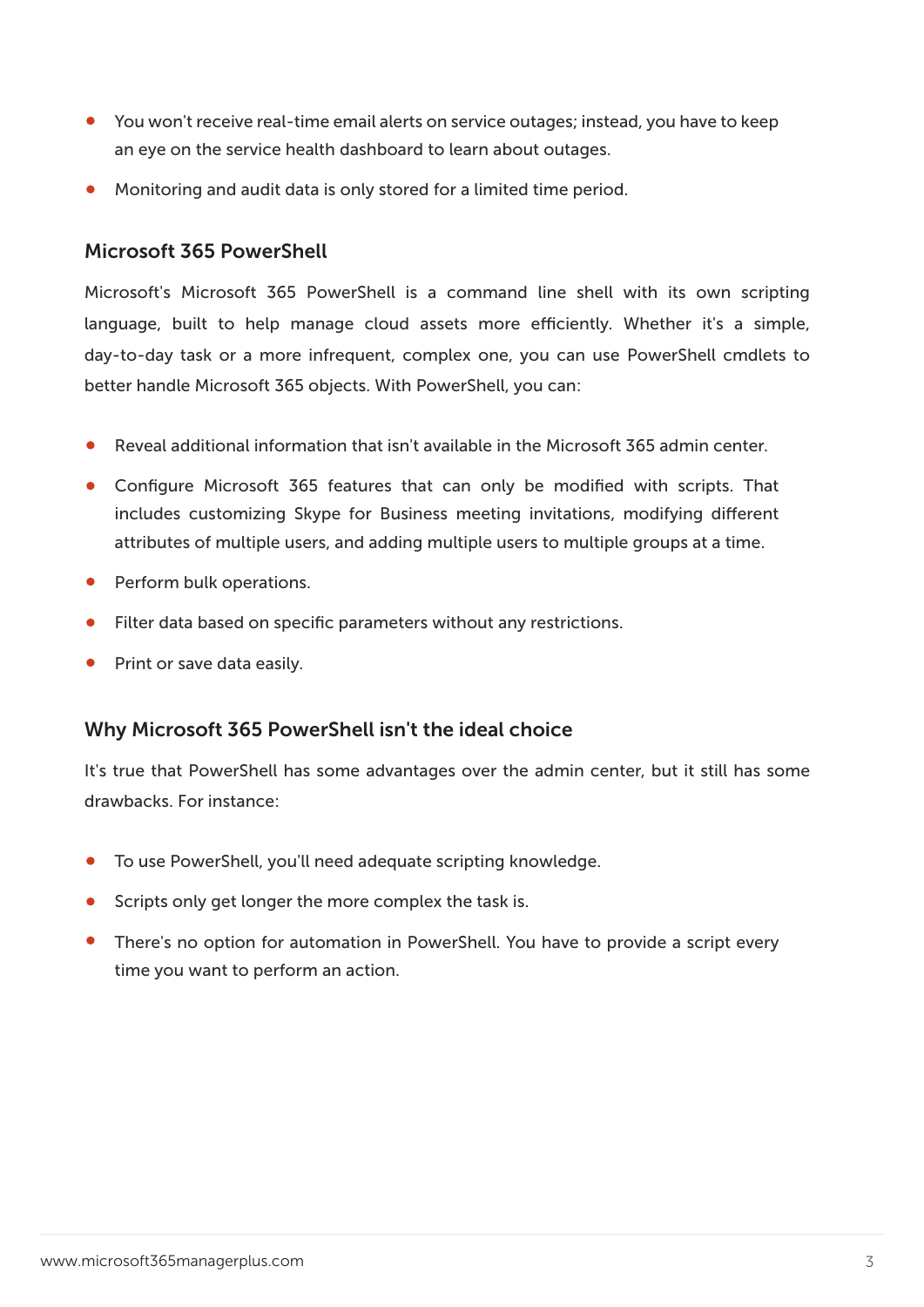# M365 Manager Plus

M365 Manager Plus is an extensive Microsoft 365 tool used for [reporting,](https://www.manageengine.com/microsoft-365-management-reporting/microsoft-365-reporting-tool.html?utm_source=pdf&utm_content=mmp-does-ps-cant-pdf) [managing,](https://www.manageengine.com/microsoft-365-management-reporting/microsoft-365-management-tool.html?utm_source=pdf&utm_content=mmp-does-ps-cant-pdf) [monitoring,](https://www.manageengine.com/microsoft-365-management-reporting/microsoft-365-monitoring-tool.html?utm_source=pdf&utm_content=mmp-does-ps-cant-pdf) auditing, and [creating alerts](https://www.manageengine.com/microsoft-365-management-reporting/microsoft-microsoft-365-alerts.html?utm_source=pdf&utm_content=mmp-does-ps-cant-pdf) for critical incidents. With its user-friendly interface, you can easily manage Exchange Online, Azure Active Directory, Skype for Business, OneDrive for Business, Microsoft Teams, and other Microsoft 365 services from a single console.

#### Key features of M365 Manager Plus:

- Provides exhaustive preconfigured reports on Microsoft 365.
- Helps you perform complex tasks, including bulk user management, bulk mailbox management, and secure delegation.
- Monitors Microsoft 365 services around the clock, and sends instant email notifications about service outages.
- Eases compliance management with built-in compliance reports.
- Offers advanced auditing and alerting features to keep your Microsoft 365 setup secure.

In the following sections we'll discuss how M365 Manager Plus provides better control over Microsoft 365 services than the admin center and PowerShell.

# Microsoft 365 reporting

Reports on Microsoft 365 help you keep track of what's going on inside your Microsoft 365 setup. While the admin center hosts a small variety of reports on Microsoft 365 services, the data provided by those reports is highly limited. As you can see in the image below, the report on all users provides some information, but at times, you may need more information like contact number, work location, and license details. To view these details, you have to navigate elsewhere, as there is no way to view this information in the report itself.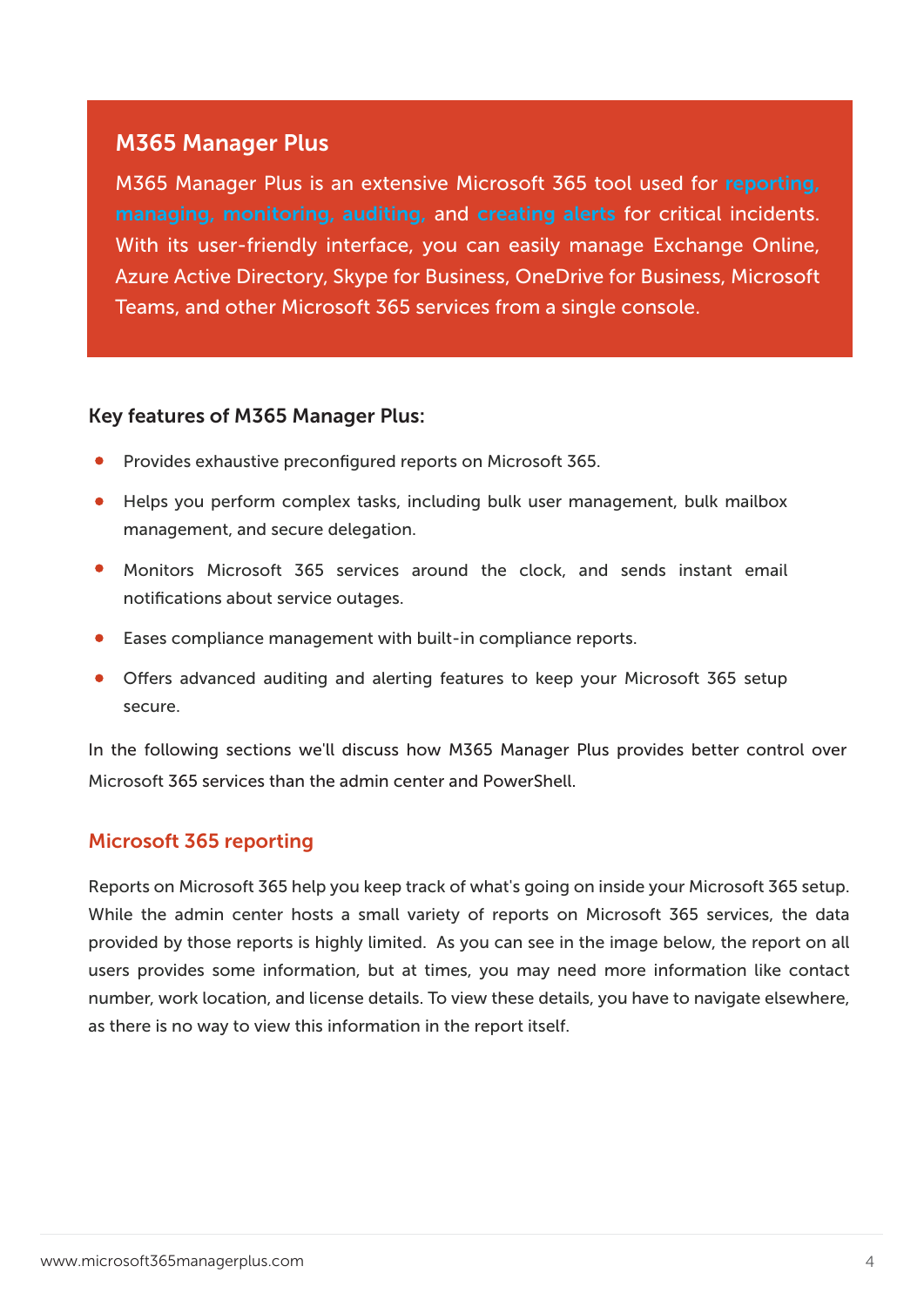|  | Display name $\land$         | Username                                       | Status                        |
|--|------------------------------|------------------------------------------------|-------------------------------|
|  | Auto Attendant One           | oaa 26d0bdd5dda245d28b06be1c7e97ebeb@z Blocked |                               |
|  | Bala-Official                | bala@ZOHOWSMOMP.onmicrosoft.com                | Unlicensed                    |
|  | bhoobalan                    | bhoobalan@ZOHOWSMOMP.onmicrosoft.com           | Unlicensed                    |
|  | Disp Test                    | DispTest@ZOHOWSMOMP.onmicrosoft.com            | Unlicensed                    |
|  | Equipment 1                  | equipment1@ZOHOWSMOMP.onmicrosoft.com          | Unlicensed                    |
|  | Global Admin                 | globaladmin@ZOHOWSMOMP.onmicrosoft.com         | Unlicensed                    |
|  | krishna u                    | krishna@ZOHOWSMOMP.onmicrosoft.com             | Office 365 Enterprise E5      |
|  | Office 365 Manager Plus Team | ompteam@ZOHOWSMOMP.onmicrosoft.com             | Azure Active Directory Premiu |
|  | Pepe                         | prabahar@zohowsmomp.onmicrosoft.com            | Unlicensed                    |
|  | Room 1                       | room1@ZOHOWSMOMP.onmicrosoft.com               | Unlicensed                    |
|  | satish                       | satish-test@ZOHOWSMOMP.onmicrosoft.com         | Unlicensed                    |

In this instance, you can use PowerShell to retrieve additional information. The script below retrieves the name, email address, and title of all Microsoft 365 users in your organization.

|  | PS C:\> Connect-MsolService |                                                                     |  |
|--|-----------------------------|---------------------------------------------------------------------|--|
|  |                             | >> Get-MsolUser -All   Select DisplayName, UserPrincipalName, Title |  |

But one major drawback of PowerShell is that you can only retrieve data for the selected parameters. For example, you can't retrieve the contact information of users in Office A with designation Developer because PowerShell doesn't allow data filtering based on the parameter  $Off$ <sub> $ce$ </sub>

On the other hand, in M365 Manager Plus, you have an exhaustive list of preconfigured reports that you can view in a single click. You can also pick out the data you want to view using built-in filters, and save the filter settings for future use. This way you won't have to apply the same filter setting every time you need to view similar data.

|                                               | Office     | $\checkmark$ | Contains            | $\checkmark$ | Α         | $+$ $\vert x \vert$       |
|-----------------------------------------------|------------|--------------|---------------------|--------------|-----------|---------------------------|
| <b>AND</b><br>$\checkmark$                    | Title      | $\checkmark$ | Contains            | $\checkmark$ | Developer | $+$ $\mathbf{X}$          |
| 0R<br>$\checkmark$<br>*********************** | Department | $\checkmark$ | <b>Not Contains</b> | $\checkmark$ | Sales     | $+$ $\mathbb{R}$ $\times$ |

As you can see in the image above, you can easily apply any number of conditions in M365 Manager Plus.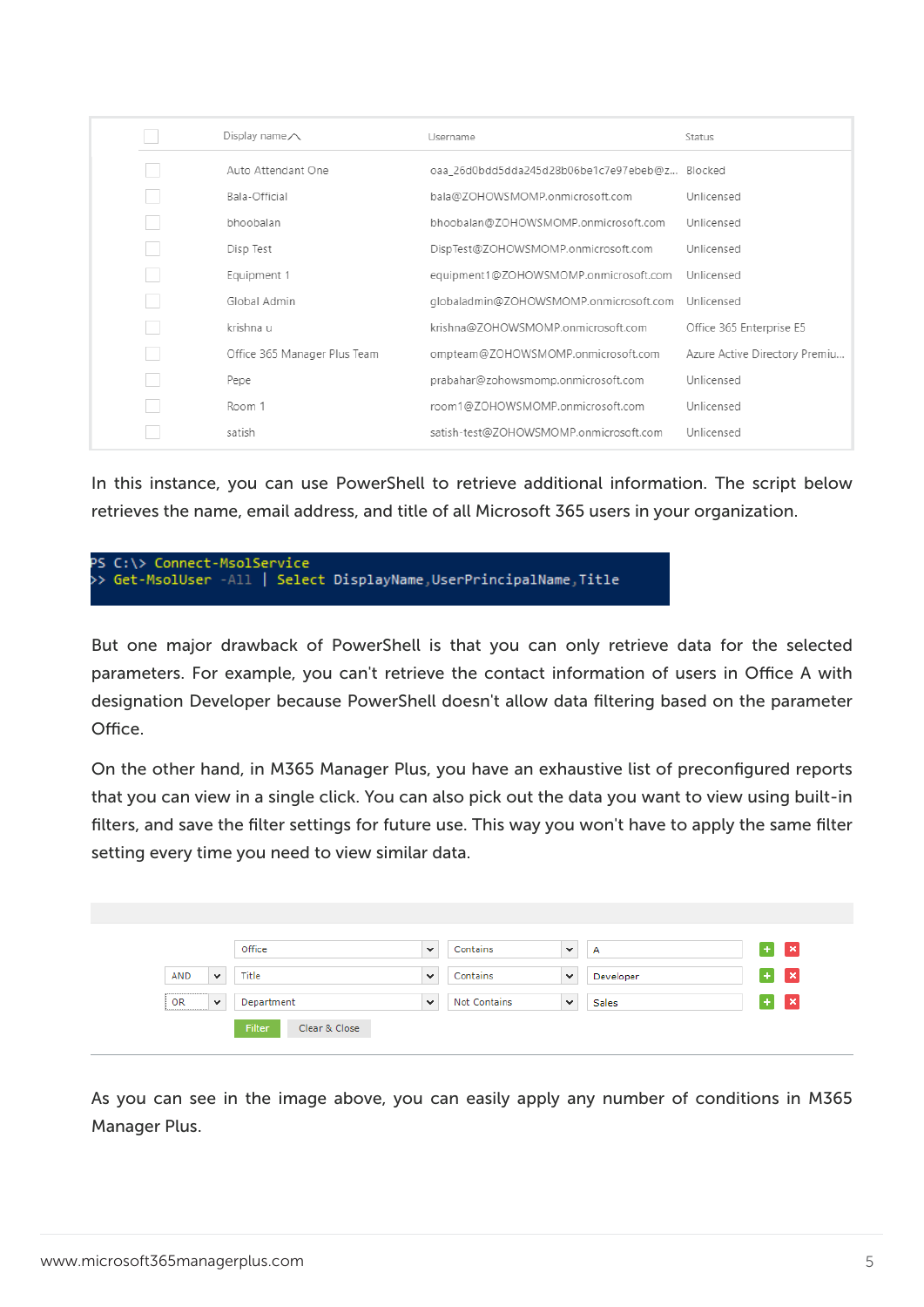### Microsoft 365 auditing

Most organizations audit Microsoft 365 for better security and to ensure compliance requirements for regulatory mandates are met. Storing audit logs helps with forensic analysis; you can analyze past incidents to avoid similar threats in the future. But with the admin center and PowerShell scripts, it's not possible to retrieve audit logs older than 90 days. This, however, isn't ideal, as you need audit data at your disposal, and you need it to be easily accessible.

With the admin center and PowerShell scripts, you have to fetch audit logs from the log repository every single time you need some piece of information. This task quickly becomes time-consuming, especially if your audit log repository holds a significant number of records. The image below shows the Microsoft 365 admin center's UI for fetching required audit data.

| Home > Audit log search                                                                                                                                                                                                                                                                                                    |                           |                                                                            |                                                    |                                                         |                                |                         |                                |
|----------------------------------------------------------------------------------------------------------------------------------------------------------------------------------------------------------------------------------------------------------------------------------------------------------------------------|---------------------------|----------------------------------------------------------------------------|----------------------------------------------------|---------------------------------------------------------|--------------------------------|-------------------------|--------------------------------|
|                                                                                                                                                                                                                                                                                                                            |                           |                                                                            |                                                    |                                                         |                                |                         |                                |
| Audit log search                                                                                                                                                                                                                                                                                                           |                           |                                                                            |                                                    |                                                         |                                |                         |                                |
| Need to find out if a user deleted a document or if an admin reset someone's password? Search the Office 365 audit log to find out what the users and admins in your organization have been doing. You'll be able to find acti<br>permissions, directory services, and much more. Learn more about searching the audit log |                           |                                                                            |                                                    |                                                         |                                |                         |                                |
|                                                                                                                                                                                                                                                                                                                            |                           |                                                                            |                                                    |                                                         |                                |                         |                                |
| 7 Clear<br>Search                                                                                                                                                                                                                                                                                                          |                           | Results 150 results found (More items available, scroll down to see more.) |                                                    |                                                         |                                | $\nabla$ Filter results | $\perp$ Export results $\star$ |
| <b>Activities</b>                                                                                                                                                                                                                                                                                                          | Date $\blacktriangledown$ | IP address                                                                 | User                                               | Activity                                                | Item                           | Detail                  |                                |
| Show results for all activities +                                                                                                                                                                                                                                                                                          | 2018-05-23 16:21:34       |                                                                            |                                                    | NT AUTHORITY\SYSTEM (MSExc New-MailboxRelocationRequest | DB#APCPR04DG177-db032:apc      |                         | $\Delta$<br>ш                  |
| Start date                                                                                                                                                                                                                                                                                                                 | 2018-05-23 16:14:37       |                                                                            |                                                    | NT AUTHORITY\SYSTEM (MSExc New-MailboxRelocationRequest | DB#APCPR04DG156-db099:apc      |                         |                                |
| 圖<br>00:00<br>2018-05-16<br>$\boldsymbol{\mathrm{v}}$                                                                                                                                                                                                                                                                      | 2018-05-23 16:07:04       |                                                                            |                                                    | NT AUTHORITY\SYSTEM (MSExc New-MailboxRelocationRequest | DB#APCPR04DG104-db092:apc      |                         |                                |
| <b>End date</b>                                                                                                                                                                                                                                                                                                            |                           |                                                                            |                                                    |                                                         |                                |                         |                                |
| 圗<br>00:00<br>2018-05-24                                                                                                                                                                                                                                                                                                   | 2018-05-23 16:04:06       | 202.58.11.236                                                              | bhoobalan@zohocorpadmgrplu UserLoggedIn            |                                                         | Unknown                        |                         |                                |
| <b>Users</b>                                                                                                                                                                                                                                                                                                               | 2018-05-23 15:54:02       | 202.58.11.236                                                              | bhoobalan@zohocorpadmgrplu UserLoggedIn            |                                                         | Unknown                        |                         |                                |
| Show results for all users                                                                                                                                                                                                                                                                                                 | 2018-05-23 15:53:02       | 121.244.91.2                                                               | o365team@zohocorpadmqrplus UserLoggedIn            |                                                         | 00000006-0000-0ff1-ce00-0000   |                         |                                |
| File, folder, or site (1)                                                                                                                                                                                                                                                                                                  | 2018-05-23 15:49:21       |                                                                            | o365team@zohocorpadmqrplus Set company information |                                                         | Not Available                  |                         |                                |
| Add all or part of a file name, folder name,<br>or URL.                                                                                                                                                                                                                                                                    | 2018-05-23 15:48:40       | 52.175.14.20                                                               | o365team@zohocorpadmqrplus SearchQueryPerformed    |                                                         | edea699e-2003-5000-cfc0-fbd1   |                         |                                |
| Q Search                                                                                                                                                                                                                                                                                                                   | 2018-05-23 15:48:32       | 104.211.224.250                                                            | o365team@zohocorpadmgrplus FilePreviewed           |                                                         | https://zohocorpadmgrplus-my   |                         |                                |
|                                                                                                                                                                                                                                                                                                                            | 2018-05-23 15:48:31       | 104.211.224.250                                                            | o365team@zohocorpadmgrplus FilePreviewed           |                                                         | https://zohocorpadmorplus.shar |                         |                                |
|                                                                                                                                                                                                                                                                                                                            | 2018-05-23 15:48:31       | 104.211.224.250                                                            | o365team@zohocorpadmgrplus FilePreviewed           |                                                         | https://zohocorpadmgrplus-my   |                         |                                |
|                                                                                                                                                                                                                                                                                                                            | 2018-05-23 15:48:30       | 104.211.224.250                                                            | o365team@zohocorpadmgrplus FilePreviewed           |                                                         | https://zohocorpadmgrplus.shar |                         | $\overline{\phantom{a}}$       |

With M365 Manager Plus, you can create profiles to view the required audit data in a single click. All you have to do is create audit profiles with the data you want to view, and then sit back and let the product do its work. And the cherry on top—you can access historical audit data dating back to the moment you started using M365 Manager Plus. Some other key advantages include:

- **Real-time auditing:** Instead of gathering the associated data for audit reports each time,  $\bullet$ M365 Manager Plus keeps audit reports updated in real time.
- **Profile-based auditing:** Instead of having to peruse the entire list of audit reports to find the right one (as required in Microsoft 365), M365 Manager Plus lets you create your own profiles so you can view only those audit details you need to see.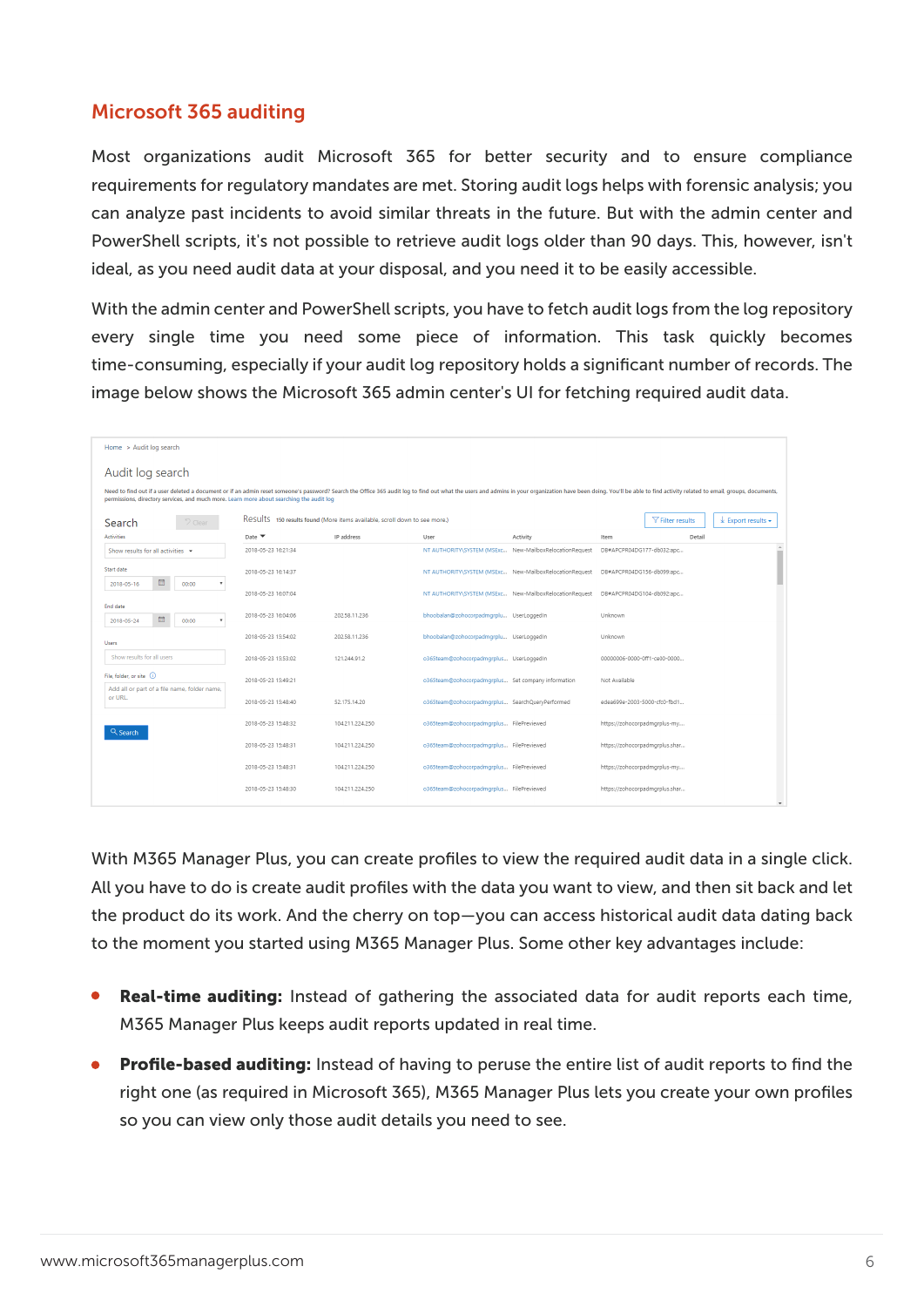- **Group-based auditing:** While auditing Azure Active Directory, M365 Manager Plus lets you generate reports for user activity based on group membership. Native Microsoft 365 is unable to audit based on group membership.
- Advanced filtering: In native Microsoft 365, you can only filter audit logs based on certain attribute values. With M365 Manager Plus, you can filter your audit logs based on any attribute and perform multi-valued searches as needed.
- **Custom views:** While Microsoft 365 doesn't support custom views, with M365 Manager Plus you can create your own custom views to see filtered data, summarized data, or summarized data that is filtered. [Learn more]
- **Business hours auditing:** Microsoft 365 doesn't support restricted time frame auditing, but M365 Manager Plus lets you retrieve audit details based on business hours or a specific period of time.
- **Export data:** In native Microsoft 365, you can only export data in CSV format. But in M365 Manager Plus, you can export audit data in multiple formats, including PDF, XLS, HTML, or CSV.

The image below shows the Activities by Mailbox Owners audit report. In the left pane, you can view some of the default audit reports provided by M365 Manager Plus.

| $\equiv$ M365 Manager Plus            | Auditing & Monitoring $\sim$     |                                           |            |                                           |                    |                                 |                          | <b>Jobs</b><br>License                          | <b>TalkBack</b>   | $\mathbf{e}$             |
|---------------------------------------|----------------------------------|-------------------------------------------|------------|-------------------------------------------|--------------------|---------------------------------|--------------------------|-------------------------------------------------|-------------------|--------------------------|
| Dashboard<br>Audit<br><b>Alerts</b>   | Monitoring                       | <b>Content Search</b><br>Delegation       | Settings   | Support                                   |                    |                                 |                          |                                                 |                   | <b>Q</b> Tenant Settings |
| Q Search Report (Ctrl+Space)          | Activities by Mailbox Owners (?) |                                           |            |                                           |                    |                                 |                          | 뎐 Export As                                     | Schedule Profiles | E: More                  |
| zohocorpwsmopm.onmicro v              |                                  |                                           |            |                                           |                    |                                 |                          |                                                 |                   |                          |
| <b>Exchange Online</b>                | Period                           | 09/08/2020 12:00 AM - 09/09/2020 11       | 論          |                                           | Operations         |                                 |                          |                                                 |                   | $\times$ $\cdot$         |
| Exchange Activity                     | Domains                          | All Domains                               | $_{\rm v}$ |                                           | $\mathbf{R}$       |                                 |                          |                                                 |                   |                          |
| Activities by Mailbox Owners          |                                  |                                           |            |                                           |                    |                                 |                          |                                                 |                   |                          |
| Send As Activities                    |                                  |                                           |            |                                           | Count              |                                 |                          |                                                 |                   |                          |
| Activities by Mailbox Non-<br>Owners  |                                  |                                           |            |                                           |                    |                                 |                          |                                                 |                   |                          |
| Activities by Exchange Admins         |                                  |                                           |            |                                           | $\circ$            | MoveToDeletedItems              |                          | Update                                          |                   |                          |
| Activities by Mailbox Delegates       |                                  |                                           |            |                                           |                    |                                 |                          |                                                 |                   |                          |
| Mail Move and Delete Activities       |                                  |                                           |            |                                           |                    |                                 | Count                    |                                                 |                   |                          |
| Mail Contact                          |                                  |                                           |            |                                           |                    |                                 |                          |                                                 |                   |                          |
| Connector                             | $\alpha$                         |                                           |            |                                           |                    | $\ll$ $\lt$ 1-3 of 3 ><br>$\gg$ | $25 -$                   | Add/Remove Columns                              | + Create New View |                          |
| • Mailflow                            | When $\sim$                      | Who                                       |            | Mailbox UserPrincipalName                 | Operation          | <b>Result Status</b>            | Target Details           | <b>Modified Properties</b>                      |                   |                          |
| Management Roles<br>Public Folder     | 17 Aug 2020 04:49                | gayathri@zohocorpwsmopm.onmicrosoft.com   |            | gayathri@zohocorpwsmopm.onmicrosoft.com   | MoveToDeletedItems | Succeeded                       |                          |                                                 |                   |                          |
| Mailbox Move                          | PM                               |                                           |            |                                           |                    |                                 |                          |                                                 |                   |                          |
| Mail Trace                            | 16 Aug 2020 10:48<br><b>PM</b>   | yuvaraj1.k@zohocorpwsmopm.onmicrosoft.com |            | yuvaraj1.k@zohocorpwsmopm.onmicrosoft.com | Update             | Succeeded                       | $\overline{\phantom{a}}$ | [ "AllAttachmentsHidden", "RecipientCollection" |                   |                          |
| Malware Detection<br>> Spam Detection | 16 Aug 2020 10:48<br>PM          | yuvaraj1.k@zohocorpwsmopm.onmicrosoft.com |            | yuvaraj1.k@zohocorpwsmopm.onmicrosoft.com | Update             | Succeeded                       | ٠                        | [ "AllAttachmentsHidden", "RecipientCollection" |                   |                          |
| DLP Policy Matches                    |                                  |                                           |            |                                           |                    |                                 |                          |                                                 |                   |                          |
| Transport Rule Matches                |                                  |                                           |            |                                           |                    |                                 |                          |                                                 |                   |                          |
| • Mailbox                             |                                  |                                           |            |                                           |                    |                                 |                          |                                                 |                   |                          |
|                                       |                                  |                                           |            |                                           |                    |                                 |                          |                                                 |                   |                          |

New Audit Profile

 $\mathbf{e}^{\bullet}$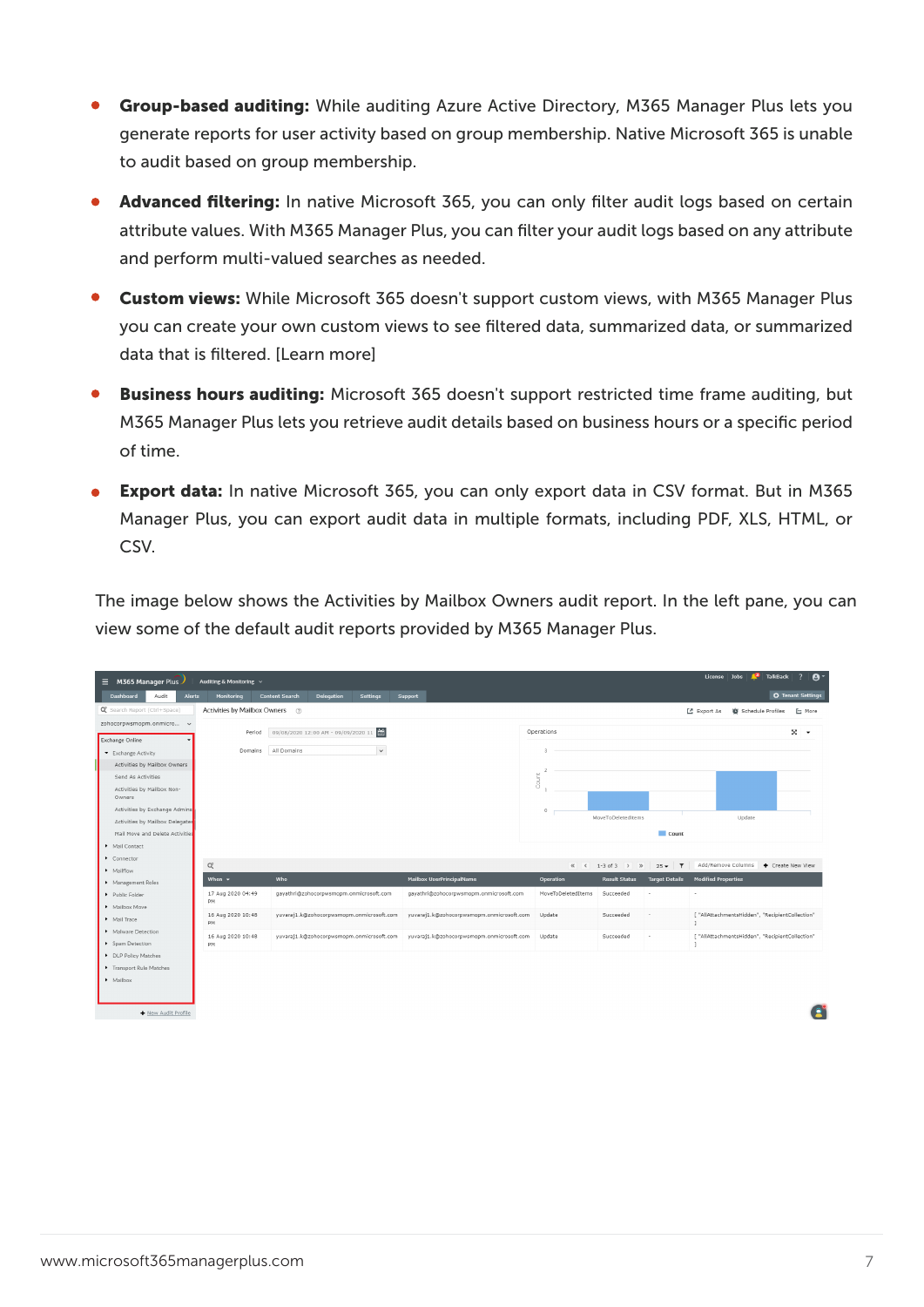## Microsoft 365 monitoring

You should always keep a close eye on Microsoft 365 activity to identify any discrepancies in your working setup; this is especially true for identifying service outages. When it comes to service health monitoring, neither the Microsoft 365 admin center nor PowerShell provide any real-time alerts. If you're using native tools, you have to keep an eye on the Service Health Dashboard (SHD) around the clock to learn about service incidents and advisories.

On the other hand, M365 Manager Plus offers:

- **A centralized console for monitoring:** With M365 Manager Plus, you won't have to switch between monitoring applications. You can monitor the health of Exchange Online, Azure Active Directory, OneDrive for Business, Skype for Business, and ten other Microsoft 365 services all from one central location.
- Feature and endpoint monitoring: Monitor the health and performance of features and  $\bullet$ endpoints of all Microsoft 365 services 24x7.
- **Real-time alerts:** Receive instant email notifications on service incidents, and cut out those constant visits to the SHD for updates.
- Historical data: Gain access to historical Microsoft 365 service health monitoring data that's older than 30 days.
- In-depth graphs: View graphs illustrating the health status of Microsoft 365 services to facilitate quick decision-making.

| <b>Enable Notification</b> |                                                                                     |
|----------------------------|-------------------------------------------------------------------------------------|
| * E-mail ID                | example@example.com                                                                 |
| * Subject                  | <b>Access Services</b>                                                              |
| * Message                  | B $I \subseteq$ F: 10 = $\equiv$ $\equiv$ $\Leftrightarrow$ Priority: Medium $\sim$ |
|                            | Dear Admin,<br>An event has been detected in Access Services service/endpoint.      |
|                            |                                                                                     |
| * Notify On                | Advisory, Incident<br>v                                                             |
| * Notify                   | Every occurence<br>v                                                                |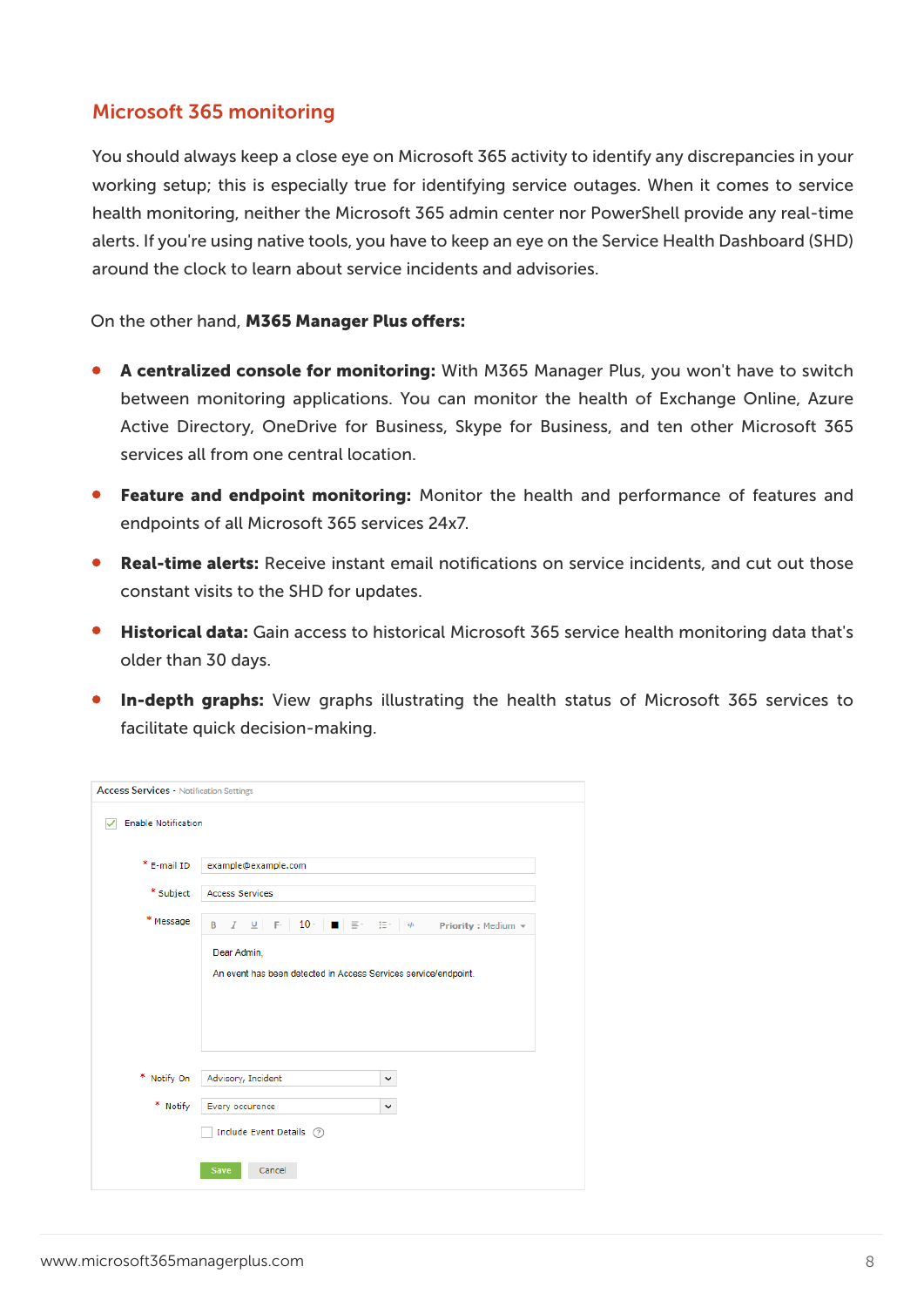## Microsoft 365 management

In larger organizations, a significant number of employees can join the organization at any time. As an IT admin, it's your responsibility to create user accounts and assign required licenses for new employees. Although managing all these mailboxes, users, groups, and contacts in bulk would save you time, you can't perform bulk user management tasks like these in the Microsoft 365 admin center, as shown in the image below.



With limited management options in the admin center, you'd have to individually create the required number of user accounts, and then manually assign licenses to them.

| <b>Users</b>   All users (Preview)<br>ZOHO Corporation Private Limited - Azure Active Directory |                                    |                                                              |                  |                                                   |                | $\times$ |
|-------------------------------------------------------------------------------------------------|------------------------------------|--------------------------------------------------------------|------------------|---------------------------------------------------|----------------|----------|
|                                                                                                 | $\ll$<br>$+$ New user              | Bulk operations $\vee$<br>$+$ New quest user<br>Fefresh<br>O |                  | Reset password $\Box$ Multi-Factor Authentication | in Delete user | $\cdots$ |
| All users (Preview)                                                                             |                                    | $\overline{\wedge}$<br>Bulk create                           |                  |                                                   |                |          |
| Deleted users                                                                                   | This page includes previews availa | e <mark>l</mark> vs →<br>$\uparrow$ Bulk invite              |                  |                                                   |                |          |
| Password reset                                                                                  | O Search users                     | ᄎ<br>Bulk delete                                             |                  |                                                   |                |          |
| User settings<br>503                                                                            | Name                               | $\downarrow$ Download users<br>User pr                       | Directory synced | Identity issuer                                   | Company name   | Creati   |
| $\mathsf{\times}$ Diagnose and solve problems                                                   | 12 <sup>2</sup><br>1234            | 1234@sub.o365man Member                                      | No               | zohocorpadmqrplus.or                              |                |          |
| Activity                                                                                        | 12345<br>12                        | 12345@o365manaq Member                                       | <b>No</b>        | zohocorpadmqrplus.or                              |                |          |
| $\partial$ Sign-ins                                                                             | 1235                               | 1235@sub.o365man Member                                      | <b>No</b>        | zohocorpadmgrplus.or                              |                |          |
| Audit logs                                                                                      | 1240<br>12                         | 1240@zohocorpadm Member                                      | No               | zohocorpadmgrplus.or                              |                |          |
| <b>Bulk operation results</b>                                                                   | 12 <sup>2</sup><br>1243            | 1243@zohocorpadm Member                                      | No               | zohocorpadmgrplus.or                              |                |          |
| Troubleshooting + Support                                                                       | 12 <sub>2</sub><br>1244            | 1244@zohocorpadm Member                                      | No               | zohocorpadmqrplus.or                              |                |          |
| New support request                                                                             | $12-12$<br>1250                    | 1250@zohocorpadm Member                                      | No               | zohocorpadmgrplus.or                              |                |          |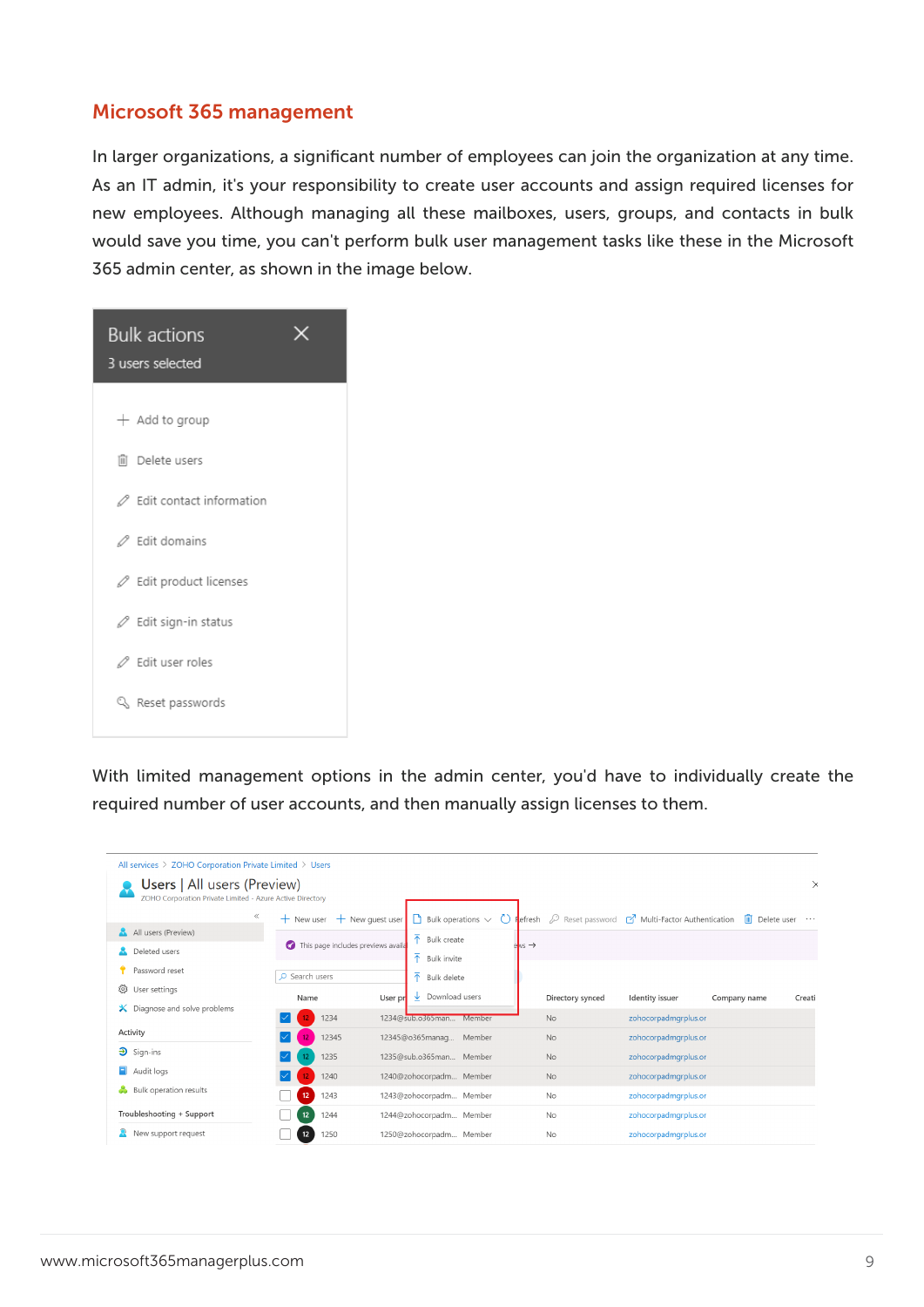PowerShell scripts can handle bulk management tasks, but scripting only further complicates these tasks with painfully long scripts. Below is the script to create one hundred user accounts. The drawback of this script is entering the details for one hundred users manually; plus, you would have to write separate code to assign licenses for each new employee.



M365 Manager Plus overcomes all these challenges with easy-to-use management features. With M365 Manager Plus, you can create multiple user accounts and assign licenses to them in a single click. All you have to do is to upload a CSV file with the user information.

| $\equiv$ M365 Manager Plus<br>Management & Reporting $\sim$                                                                                                                                       | License Jobs | $\sqrt{3}$ | TalkBack                 | $\mathbf{e}$<br>$\overline{?}$ |  |
|---------------------------------------------------------------------------------------------------------------------------------------------------------------------------------------------------|--------------|------------|--------------------------|--------------------------------|--|
| Settings<br>Dashboard<br>Automation<br><b>Reports</b><br><b>Delegation</b><br>Support<br>Management                                                                                               |              |            | <b>Q</b> Tenant Settings |                                |  |
| Q Search Action (Ctrl+Space)<br>Mailbox $-$<br>Shared Mailbox =<br>Mobile Devices v<br>License v Team Management v<br>Public Folders =<br>Calendar $=$<br>User $-$<br>$Group -$<br>Contact $\sim$ |              |            |                          |                                |  |
| Single User Creation 2                                                                                                                                                                            |              |            |                          |                                |  |
|                                                                                                                                                                                                   |              |            |                          |                                |  |
| $\check{~}$<br>Microsoft 365 Tenant<br>zohocorpwsmopm.onmicrosoft.com                                                                                                                             |              |            |                          |                                |  |
| $_{\rm v}$<br><b>Create New Templates</b><br>Selected Template<br>User Creation Template                                                                                                          |              |            |                          |                                |  |
|                                                                                                                                                                                                   |              |            |                          |                                |  |
| Apply                                                                                                                                                                                             |              |            |                          |                                |  |
|                                                                                                                                                                                                   |              |            |                          |                                |  |
| License<br>Exchange<br>General<br>Account<br>Contact                                                                                                                                              |              |            |                          | $\longleftrightarrow$ $\lor$   |  |
|                                                                                                                                                                                                   |              |            |                          |                                |  |
| ◯ No License ● Assign License                                                                                                                                                                     |              |            |                          |                                |  |
| Assign License                                                                                                                                                                                    |              |            |                          |                                |  |
|                                                                                                                                                                                                   |              |            |                          |                                |  |
| Microsoft Teams Exploratory, Power-BI s v<br>Select Licenses<br>Usage location<br>Algeria<br>$\checkmark$                                                                                         |              |            |                          |                                |  |
|                                                                                                                                                                                                   |              |            |                          |                                |  |

You can also reuse the CSV file you used to create [user](https://www.manageengine.com/microsoft-365-management-reporting/azure-active-directory-management.html?utm_source=pdf&utm_content=mmp-does-ps-cant-pdf) accounts to perform other user [management functions,](https://www.manageengine.com/microsoft-365-management-reporting/azure-active-directory-management.html?utm_source=pdf&utm_content=mmp-does-ps-cant-pdf) like resetting user passwords, removing licenses, and locking accounts.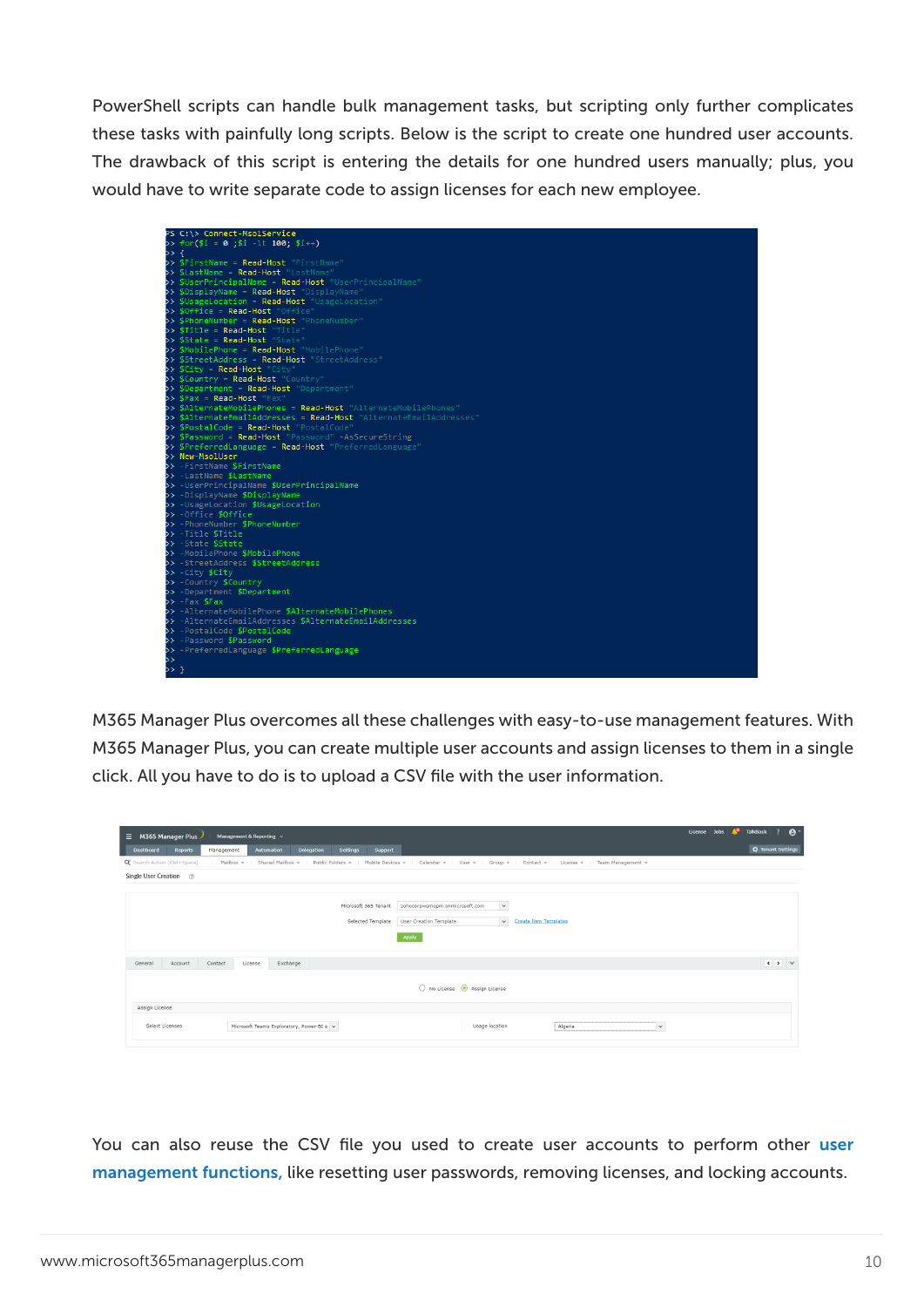## Microsoft 365 alerting

Alerts on critical events help you quickly take action when an issue arises. Although the Microsoft 365 admin center allows you to create alerts, it can't match M365 Manager Plus' impeccable customization features. The image below shows the features available to customize alerts in the Microsoft 365 admin center.

| Nome *:                        |   |
|--------------------------------|---|
|                                |   |
| Description                    |   |
|                                |   |
| Alert type                     |   |
| Custom =                       |   |
| Send this alert when           | А |
| Activities T.                  |   |
| Choose activities for allert = |   |
| <b>Users:</b>                  |   |
| they results for all users.    |   |
|                                |   |
|                                |   |
| Send this alert to  .          | ۸ |
| Recipients*:                   |   |
| Show results for all users.    |   |
|                                |   |
|                                |   |
|                                |   |

Alerts on critical events help you quickly take action when an issue arises. Although the Microsoft 365 admin center allows you to create alerts, it can't match M365 Manager Plus' impeccable customization features. The image below shows the features available to customize alerts in the Microsoft 365 admin center.

| $\equiv$ M365 Manager Plus                                      |             |        | Auditing & Monitoring $\sim$ |                                                                               |                                                                                                      |                        |         |                                                                              |        |  | License   Jobs | $\mathbf{R}^3$ | TalkBack | $\mathbf{e}$<br>$\overline{\phantom{a}}$ |
|-----------------------------------------------------------------|-------------|--------|------------------------------|-------------------------------------------------------------------------------|------------------------------------------------------------------------------------------------------|------------------------|---------|------------------------------------------------------------------------------|--------|--|----------------|----------------|----------|------------------------------------------|
| Dashboard                                                       | Audit       | Alerts | Monitoring                   | <b>Content Search</b>                                                         | Delegation                                                                                           | Settings               | Support |                                                                              |        |  |                |                |          | <b>Q</b> Tenant Settings                 |
| ÷.<br>Configuration                                             | చి<br>Admin |        | Alert Profile Configuration  |                                                                               |                                                                                                      |                        |         |                                                                              |        |  |                |                |          |                                          |
| Audit Configuration                                             |             |        | * Profile Name               | Test alert                                                                    |                                                                                                      |                        |         |                                                                              |        |  |                |                |          |                                          |
| Audit Profiles                                                  |             |        | Description                  | For testing                                                                   |                                                                                                      |                        |         |                                                                              |        |  |                |                |          |                                          |
| Alert Profiles                                                  |             |        | * Office 365 Service         | Azure Active Directory                                                        |                                                                                                      | $_{\rm v}$             |         |                                                                              |        |  |                |                |          |                                          |
| Management Settings                                             |             |        | * Category                   | Azure AD user                                                                 |                                                                                                      | $_{\rm v}$             |         |                                                                              |        |  |                |                |          |                                          |
| Monitoring Configuration<br><b>Content Search Configuration</b> |             |        | * Actions                    | Added user                                                                    |                                                                                                      | $_{\rm v}$             |         |                                                                              |        |  |                |                |          |                                          |
| Other Configuration                                             |             |        | * Severity                   | attention                                                                     | $\bigcap$ Trouble                                                                                    | $\bigcirc$<br>Critical |         |                                                                              |        |  |                |                |          |                                          |
|                                                                 |             |        | * Alert Message              | %CALLER_USER_NAME% changed permission for the<br>mailbox %MAILBOX_ALIAS_NAME% |                                                                                                      |                        |         | Macros                                                                       |        |  |                |                |          |                                          |
|                                                                 |             |        |                              | Advanced Configuration +                                                      |                                                                                                      |                        |         |                                                                              |        |  |                |                |          |                                          |
|                                                                 |             |        |                              | Notification                                                                  | Filter Settings                                                                                      |                        |         |                                                                              |        |  |                |                |          |                                          |
|                                                                 |             |        |                              |                                                                               | $\sqrt{\phantom{a}}$ Email every alert corresponding to this profile<br>Select Notification Template |                        |         | Select Notification Template<br>$\sqrt{}$ Include event details. $\circledR$ | Ŀ      |  |                |                |          |                                          |
|                                                                 |             |        |                              |                                                                               |                                                                                                      |                        |         | Add                                                                          | Cancel |  |                |                |          |                                          |